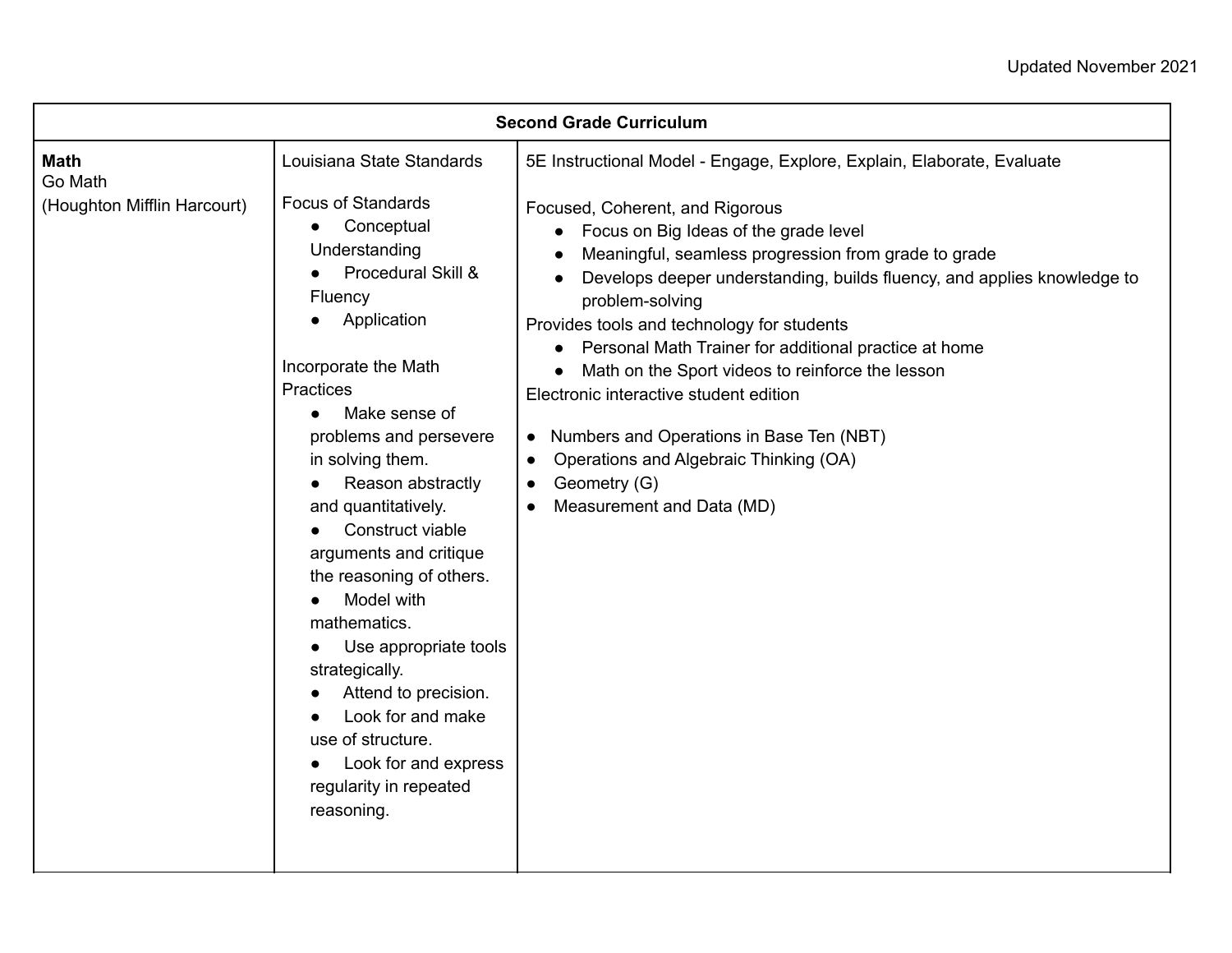## Updated November 2021

| <b>Language Arts</b>                                                                           | Louisiana State Standards                                                                                                                                                                                                                                                                                                                                                                                          | <b>MyView</b>                                                                                                                                                                                                                                                                                                                                                                                                                                                                                                                                            |
|------------------------------------------------------------------------------------------------|--------------------------------------------------------------------------------------------------------------------------------------------------------------------------------------------------------------------------------------------------------------------------------------------------------------------------------------------------------------------------------------------------------------------|----------------------------------------------------------------------------------------------------------------------------------------------------------------------------------------------------------------------------------------------------------------------------------------------------------------------------------------------------------------------------------------------------------------------------------------------------------------------------------------------------------------------------------------------------------|
| <b>Reading</b><br>Language<br><b>Spelling</b><br><b>MyView</b>                                 | Louisiana ELA standards<br>provide appropriate content<br>for all grades, maintain high<br>expectations, and create a<br>logical connection of content<br>across and within grades.<br>The goal for students in<br>English language arts (ELA)<br>is to:<br>Read<br>$\bullet$<br>Understand complex,<br>grade-level texts<br><b>Express their</b><br>understanding of those texts<br>through writing and speaking. | helps prioritize instruction to support higher levels of reading and writing<br>$\bullet$<br>Increases text complexity in reading<br>$\bullet$<br>Provides accessible rigor<br>$\bullet$<br>Balances fiction and informational texts<br>$\bullet$<br>Emphasizes close reading<br>$\bullet$<br>Focuses on information/explanatory, argumentative/opinion, and narrative<br>$\bullet$<br>writing<br>Unit 1- You Are Here<br>Unit 2- Nature's Wonders<br>Unit 3- Our Traditions<br>Unit 4- Making a Difference<br>$\bullet$<br>Unit 5- Our Incredible Earth |
| <b>Handwriting</b>                                                                             | <b>Writing Our Catholic Faith</b>                                                                                                                                                                                                                                                                                                                                                                                  | Practice begins in PK<br>$\bullet$<br>Grades 2-4 receive an academic grade                                                                                                                                                                                                                                                                                                                                                                                                                                                                               |
| <b>Social Studies</b><br>Integrated into ELA (Themes<br>of Reading stories)                    |                                                                                                                                                                                                                                                                                                                                                                                                                    | <b>Presidents Project</b><br>$\bullet$<br><b>Saints Presentation</b><br><b>Thanksgiving Feasts</b><br>Field Study to Evangeline                                                                                                                                                                                                                                                                                                                                                                                                                          |
| <b>Science</b><br>Integrated into ELA, Math, &<br>Religion content<br><b>Generation Genius</b> |                                                                                                                                                                                                                                                                                                                                                                                                                    | <b>STEM</b> activities<br>$\bullet$<br>Topic of the week                                                                                                                                                                                                                                                                                                                                                                                                                                                                                                 |
| <b>Theology</b>                                                                                |                                                                                                                                                                                                                                                                                                                                                                                                                    | Daily Prayer<br>$\bullet$<br><b>Prayers Learned</b><br>$\bullet$<br>Sign of the Cross<br>$\circ$                                                                                                                                                                                                                                                                                                                                                                                                                                                         |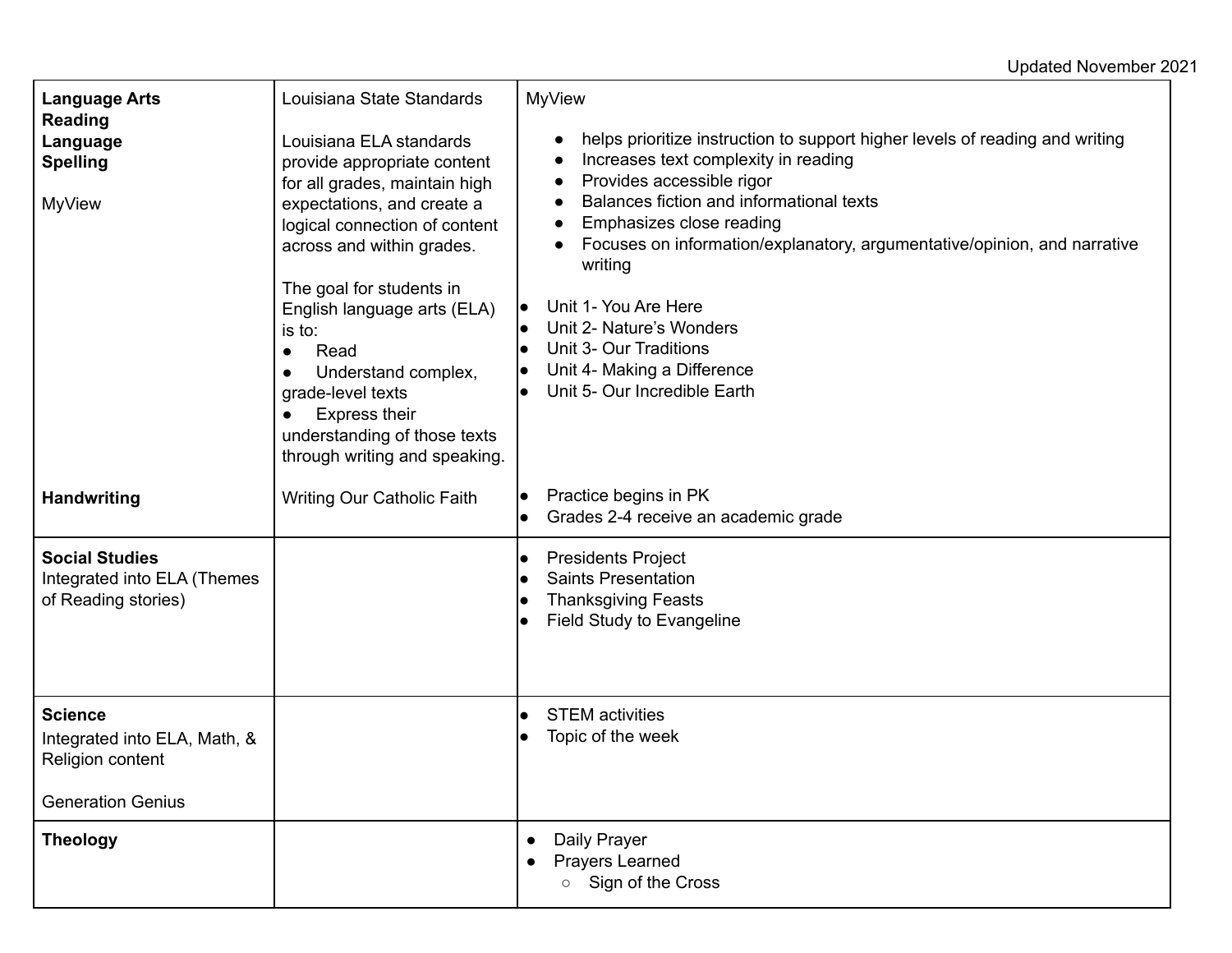Updated November 2021

| <b>Theology continued</b> | Virtues in Practice    | The Lord's Prayer<br>$\circ$<br><b>Hail Mary</b><br>$\circ$<br>Glory Be<br>$\circ$<br><b>Grace before Meals</b><br>$\circ$<br>Angel of God Prayer<br>$\circ$<br>Mass responses<br>$\circ$<br><b>Act of Contrition</b><br>$\circ$<br>Two Main Parts of the Mass<br>$\circ$<br>Two Main Parts of the Bible<br>$\circ$<br><b>Sacraments of Penance and Eucharist</b><br>$\circ$<br>Two Class Masses (Participants)<br>$\bullet$<br><b>First Communion Mass</b><br>$\bullet$<br><b>Weekly Mass</b><br>$\bullet$<br>First & Third Friday Rosary<br>$\bullet$<br><b>First Thursday Adoration</b><br>$\bullet$<br><b>Blessing of the Pets</b><br>$\bullet$<br>Blessing of the Tombs<br>$\bullet$<br><b>Blessing of the Throats</b><br>$\bullet$<br>St. Joseph's Altar Presentation<br>$\bullet$<br>The way of the Cross<br>$\bullet$<br><b>Community Service Projects</b> |
|---------------------------|------------------------|--------------------------------------------------------------------------------------------------------------------------------------------------------------------------------------------------------------------------------------------------------------------------------------------------------------------------------------------------------------------------------------------------------------------------------------------------------------------------------------------------------------------------------------------------------------------------------------------------------------------------------------------------------------------------------------------------------------------------------------------------------------------------------------------------------------------------------------------------------------------|
|                           |                        | The Virtues in Practice Program focuses on the same virtue school-wide for a<br>month at a time. It covers 27 virtues over a three-year cycle, with 81 saints held as<br>models of the virtues. The years focus on the Year of Faith, Year of Hope, and Year<br>of Charity.                                                                                                                                                                                                                                                                                                                                                                                                                                                                                                                                                                                        |
|                           | Christ in Us (Sadlier) | Christ In Us is built on the four pillars of the Catechism of the Catholic Church<br>(creed, sacraments, morality, and prayer) rooted in Tradition and Scripture.<br>Students encounter Christ, accompany one another in faith, and live as missionary<br>disciples in the world.<br>• Unit 1- How do we know God?<br>Unit 2- How do we celebrate what we believe?<br>Unit 3- How do we live what we believe?<br>Unit 4- How do we become what we believe?<br>Unit 5- why and how do we celebrate the Church year?                                                                                                                                                                                                                                                                                                                                                 |